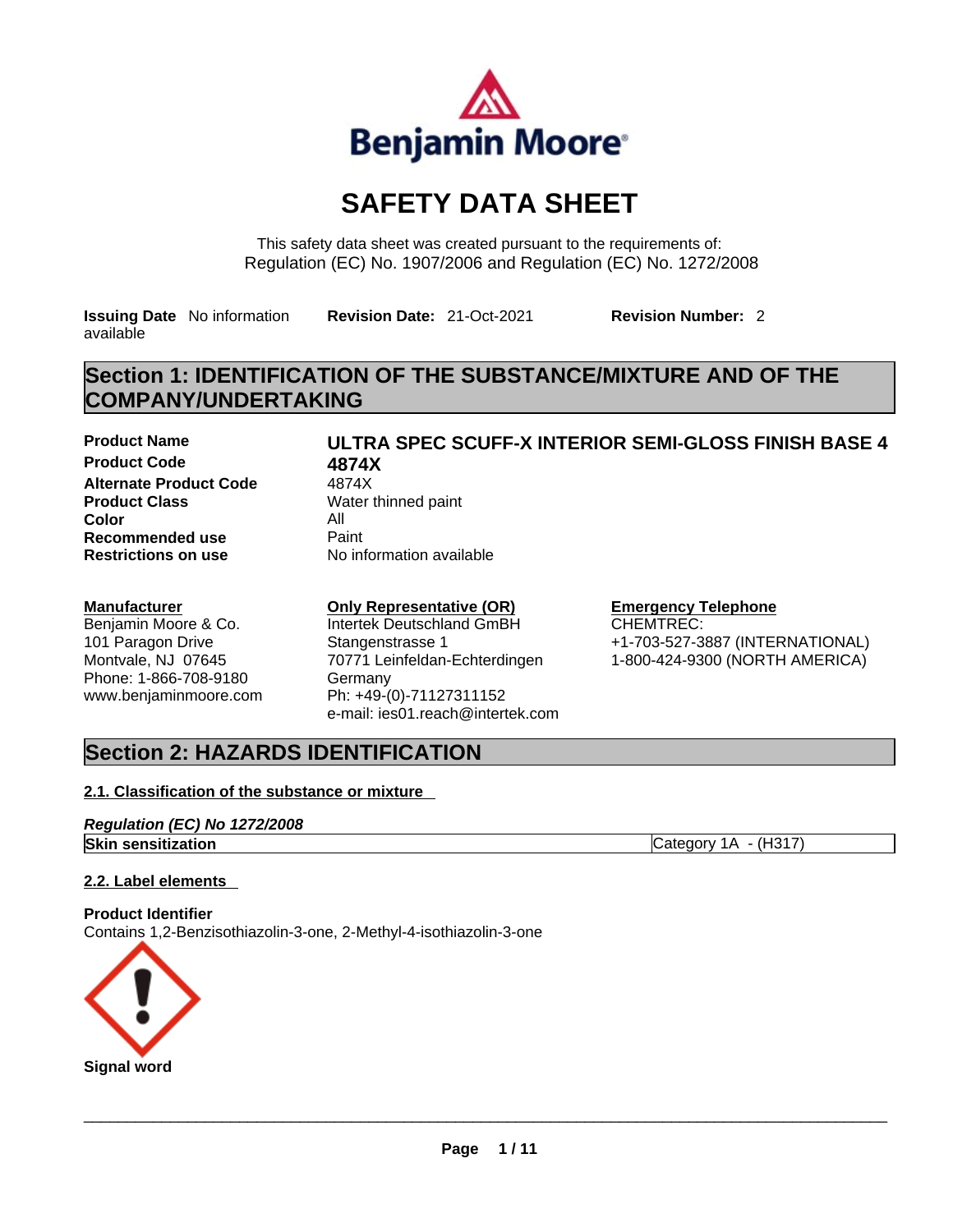#### Warning

#### **Hazard statements**

H317 - May cause an allergic skin reaction

EUH208 - Contains (5-Chloro-2-methyl-3(2H)-isothiazolone mixture with 2-methyl-3(2H)-isothiazolone (3:1)). May produce an allergic reaction

#### **Precautionary Statements - EU (§28, 1272/2008)**

P101 - If medical advice is needed, have product container or label at hand

- P102 Keep out of reach of children
- P261 Avoid breathing dust/fume/gas/mist/vapors/spray
- P280 Wear protective gloves
- P321 Specific treatment (see supplemental first aid instructions on this label)
- P501 Dispose of contents/ container to an approved waste disposal plant

#### **2.3. Other hazards**

**Other hazards Harmful to aquatic life** 

**General Hazards No information available** 

# **Section 3: COMPOSITION/INFORMATION ON INGREDIENTS**

#### **3.1 Substances**

Not applicable

#### **3.2 Mixtures**

| <b>Chemical name</b>                                                                   | <b>EINECS/ELINCS No.</b> | <b>CAS No.</b> | Weight-%           | <b>Classification</b><br>according to<br><b>Regulation (EC) No.</b><br>1272/2008 [CLP]                                                                                                                                         | <b>REACH registration</b><br>number |
|----------------------------------------------------------------------------------------|--------------------------|----------------|--------------------|--------------------------------------------------------------------------------------------------------------------------------------------------------------------------------------------------------------------------------|-------------------------------------|
| Kaolin                                                                                 | 310-194-1                | 1332-58-7      | $>= 5 - 10$        | Not available                                                                                                                                                                                                                  | Not available                       |
| Silica amorphous                                                                       | 231-545-4                | 7631-86-9      | $>=1 - 5$          | Not available                                                                                                                                                                                                                  | 01-2119379499-16-02<br>81           |
| 1,2-Benzisothiazolin-3-one                                                             | 220-120-9                | 2634-33-5      | $>=0.05 - 0.1$     | Acute Tox 4 (H302)<br>Skin Irrit. 2 (H315)<br>Eye Dam. 1 (H318)<br>Skin Sens. 1 (H317)<br>Aquatic Acute 1<br>(H400)<br>Aquatic Chronic 2<br>(H411)                                                                             | Not available                       |
| 2-Methyl-4-isothiazolin-3-one                                                          | 220-239-6                | 2682-20-4      | $>=0.001 - 0.005$  | Skin Corr. 1B (H314)<br>Eye Dam 1 (H318)<br>Skin Sens. 1 (H317)<br>Acute Tox. 3 (H301)<br>Acute Tox. 3 (H311)<br>Acute Tox. 2 (H330)<br>Acute Tox. 3 (H331)<br><b>Aquatic Acute 1</b><br>(H400)<br>Aquatic chronic 1<br>(H410) | Not available                       |
| 5-Chloro-2-methyl-3(2H)-isothi<br>azolone mixture with<br>2-methyl-3(2H)-isothiazolone | 247-500-7<br>220-239-6   | 55965-84-9     | $>=0.0005 - 0.001$ | Acute Tox. 3 (H301)<br>Acute Tox. 2 (H310)<br>Acute Tox. 3 (H330)                                                                                                                                                              | Not available                       |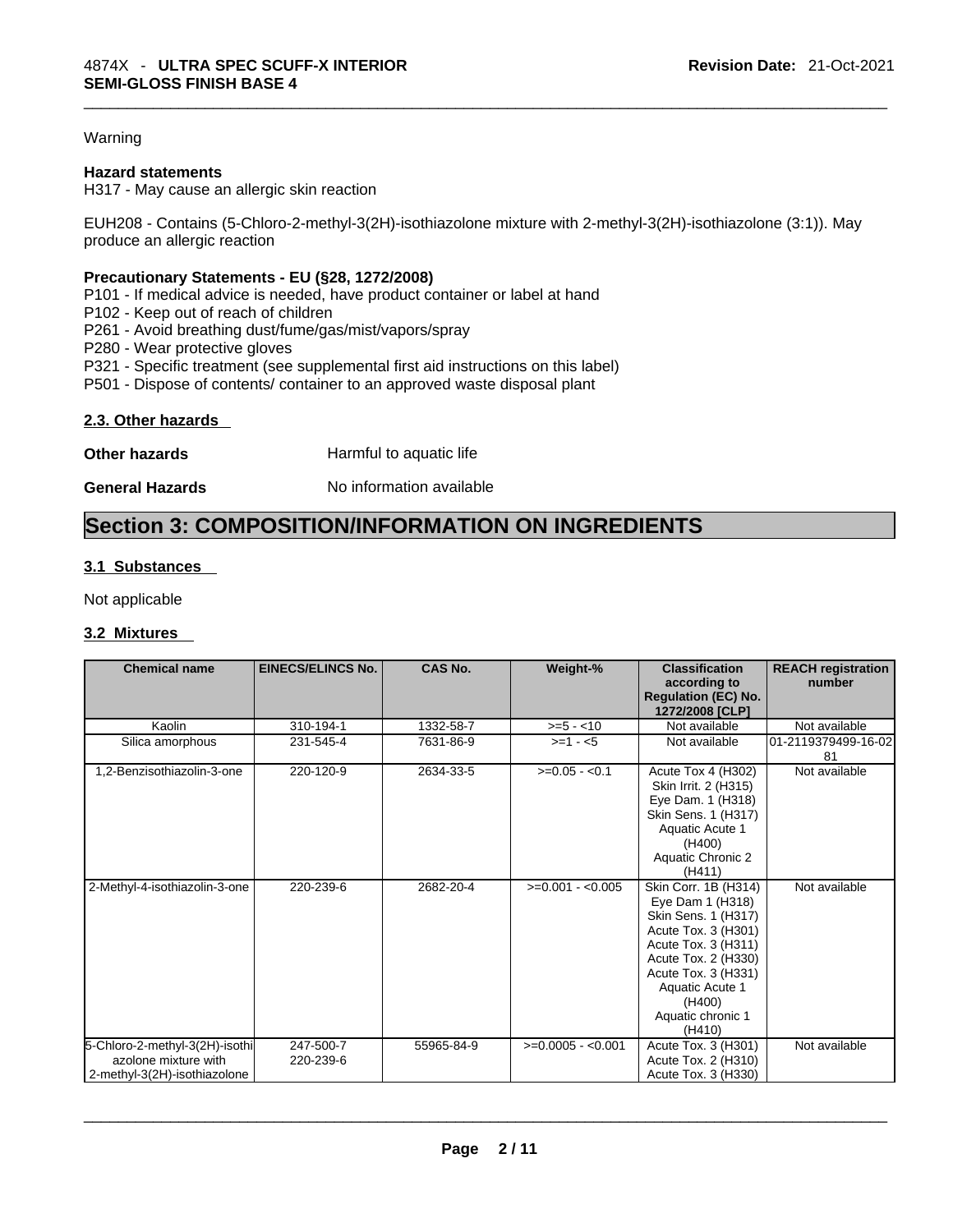| (3:1) | Skin Corr. 1C (H314) |
|-------|----------------------|
|       | Eye Dam 1 (H318)     |
|       | Skin Sens. 1 (H317)  |
|       | Aquatic Acute 1      |
|       | (H400)               |
|       | Aquatic Chronic 1    |
|       | (H410)               |

*Full text of H- and EUH-phrases: see section 16* 

# **Section 4: FIRST AID MEASURES**

| 4.1. Description of first aid measures                           |                                                                                                          |
|------------------------------------------------------------------|----------------------------------------------------------------------------------------------------------|
| Description of first aid measures                                |                                                                                                          |
| <b>General Advice</b>                                            | No hazards which require special first aid measures.                                                     |
| <b>Eye Contact</b>                                               | Rinse thoroughly with plenty of water for at least 15<br>minutes and consult a physician.                |
| <b>Skin Contact</b>                                              | Wash off immediately with soap and plenty of water while<br>removing all contaminated clothes and shoes. |
| <b>Inhalation</b>                                                | Move to fresh air. If symptoms persist, call a physician.                                                |
| Ingestion                                                        | Clean mouth with water and afterwards drink plenty of<br>water. Consult a physician if necessary.        |
| 4.2. Most important symptoms and effects, both acute and delayed |                                                                                                          |
| Most been antant Commission (Effects)                            | المتماشق والمتماز والمستمر والمراري والمستحدث والمساري                                                   |

## **Most Important Symptoms/Effects** May cause allergic skin reaction.

**4.3. Indication of any immediate medical attention and special treatment needed** 

**Notes To Physician** Motes To Physician Treat symptomatically.

# **Section 5: FIRE FIGHTING MEASURES**

| 5.1. Extinguishing media |
|--------------------------|
|--------------------------|

**Suitable Extinguishing Media** Media Use extinguishing measures that are appropriate to local circumstances and the surrounding environment.

**Unsuitable Extinguishing Media** Noinformation available.

**5.2. Special hazards arising from the substance or mixture**

**Specific Hazards Arising From The Chemical Closed containers may rupture if exposed to fire or extreme heat.** extreme heat. \_\_\_\_\_\_\_\_\_\_\_\_\_\_\_\_\_\_\_\_\_\_\_\_\_\_\_\_\_\_\_\_\_\_\_\_\_\_\_\_\_\_\_\_\_\_\_\_\_\_\_\_\_\_\_\_\_\_\_\_\_\_\_\_\_\_\_\_\_\_\_\_\_\_\_\_\_\_\_\_\_\_\_\_\_\_\_\_\_\_\_\_\_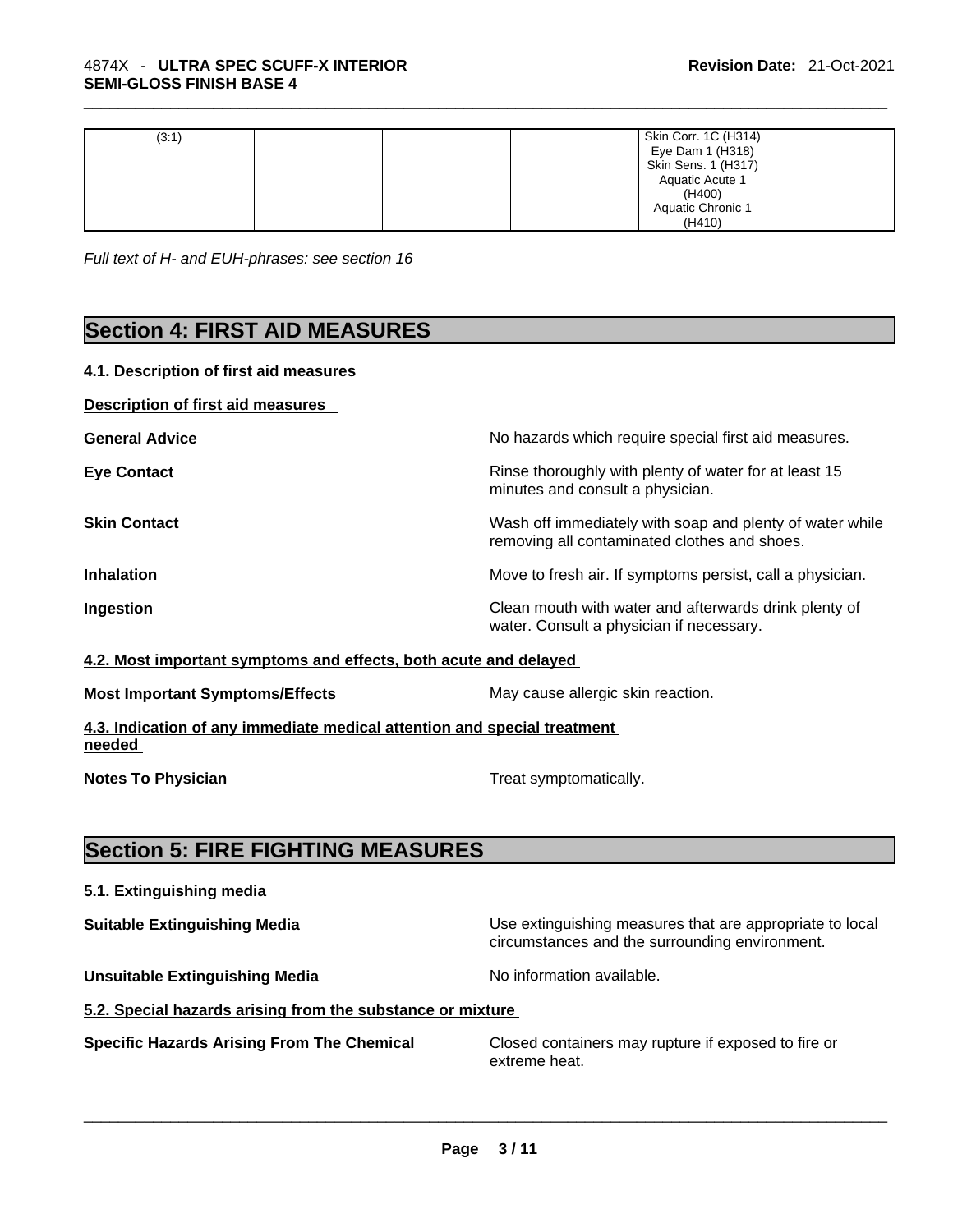| Sensitivity to static discharge  | No. |
|----------------------------------|-----|
| Sensitivity to mechanical impact | No. |

**5.3. Advice for firefighters** 

**Protective equipment and precautions for firefighters** Wear self-contained breathing apparatus and protective suit.

# **Section 6: ACCIDENTAL RELEASE MEASURES**

**6.1. Personal precautions, protective equipment and emergency procedures**

| www.marenovement.com/www.marenovement.com/www.marenovement.com/www.marenovement.com/www.marenovement.com/ |                                                                                        |
|-----------------------------------------------------------------------------------------------------------|----------------------------------------------------------------------------------------|
| <b>Personal Precautions</b>                                                                               | Avoid contact with skin, eyes and clothing. Ensure<br>adequate ventilation.            |
| <b>Other Information</b>                                                                                  | Observe all relevant local and international regulations.                              |
| 6.2. Environmental precautions                                                                            |                                                                                        |
| <b>Environmental precautions</b>                                                                          | Prevent spreading of vapors through sewers, ventilation<br>systems and confined areas. |
| 6.3. Methods and material for containment and cleaning up                                                 |                                                                                        |
| <b>Methods for Containment</b>                                                                            | Absorb with inert material and place in suitable container<br>for disposal.            |
| <b>Methods for Cleaning Up</b>                                                                            | Clean contaminated surface thoroughly.                                                 |
| 6.4. Reference to other sections                                                                          |                                                                                        |
| <b>Other information</b>                                                                                  | See Section 12 for additional information.                                             |
| Section 7: HANDI ING AND STORAGE                                                                          |                                                                                        |

## **Section 7: HANDLING AND STORAGE**

#### **7.1. Precautions for safe handling**

**Handling Handling Avoid contact with skin, eyes and clothing. Avoid breathing** 

**Hygiene Measures**  Wash thoroughly after handling.

**7.2. Conditions for safe storage, including any incompatibilities**

**Storage Storage Keep container tightly closed. Keep out of the reach of <b>Storage Keep** out of the reach of children.

vapors, spray mists or sanding dust. In case of insufficient

ventilation, wear suitable respiratory equipment.

**7.3. Specific end use(s)** 

**Specific Uses Architectural coating. Apply as directed. Refer to product and product** and a label / literature for specific instructions. label / literature for specific instructions. \_\_\_\_\_\_\_\_\_\_\_\_\_\_\_\_\_\_\_\_\_\_\_\_\_\_\_\_\_\_\_\_\_\_\_\_\_\_\_\_\_\_\_\_\_\_\_\_\_\_\_\_\_\_\_\_\_\_\_\_\_\_\_\_\_\_\_\_\_\_\_\_\_\_\_\_\_\_\_\_\_\_\_\_\_\_\_\_\_\_\_\_\_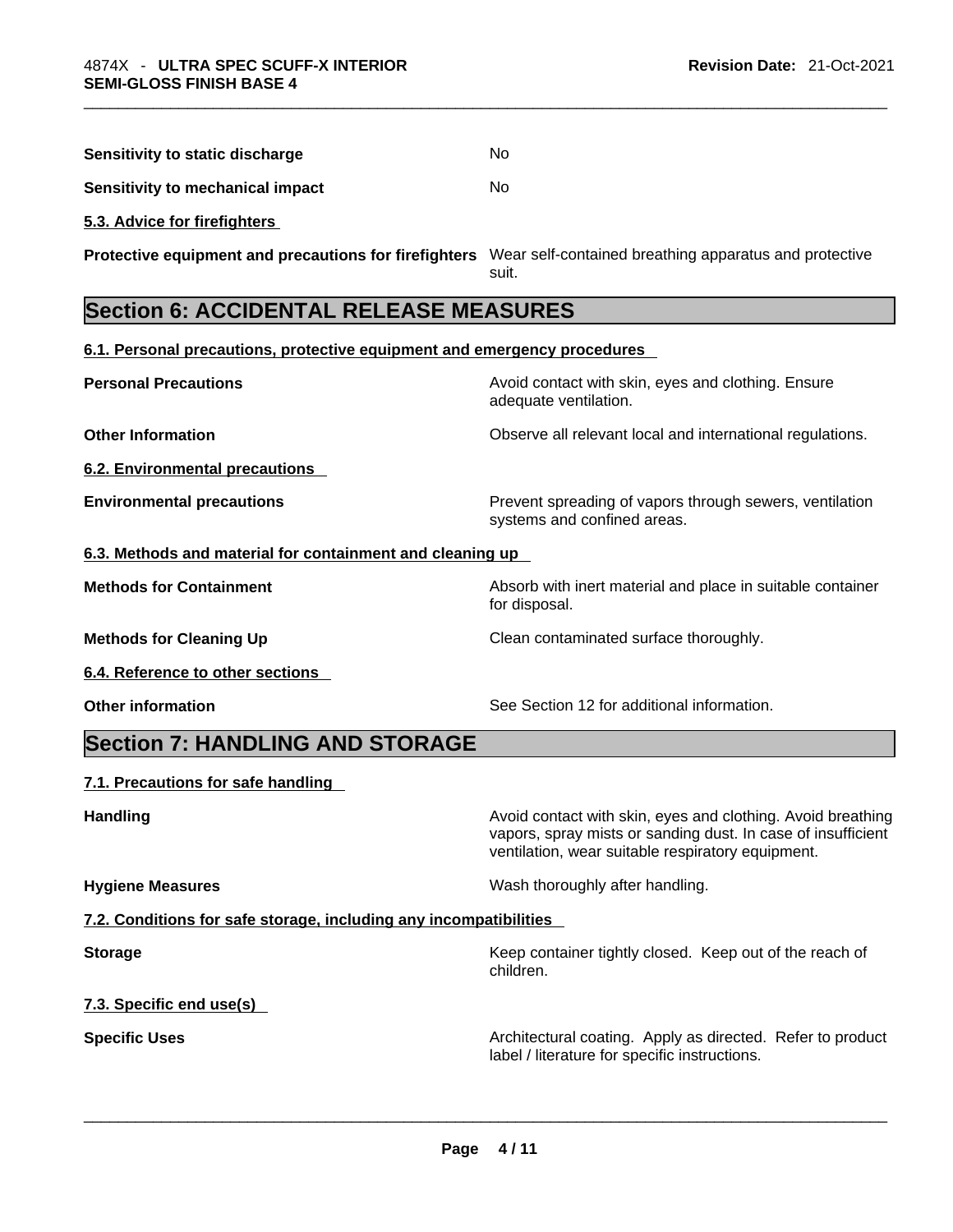**Risk Management Methods (RMM)** Not Applicable.

# **Section 8: EXPOSURE CONTROLS/PERSONAL PROTECTION**

#### **8.1. Control parameters**

| <b>Chemical name</b>          | <b>European Union</b>        | <b>Belgium</b>          |  | <b>Bulgaria</b>             |  |                | <b>Cyprus</b>            | <b>France</b>            | <b>Ireland</b>              |
|-------------------------------|------------------------------|-------------------------|--|-----------------------------|--|----------------|--------------------------|--------------------------|-----------------------------|
| Kaolin                        |                              | TWA: $2 \text{ mq/m}^3$ |  | TWA: $3.0 \text{ mg/m}^3$   |  |                |                          | TWA: $10 \text{ mg/m}^3$ | TWA: $2 \text{ mg/m}^3$     |
| 1332-58-7                     |                              |                         |  | TWA: $6.0 \text{ mg/m}^3$   |  |                |                          |                          |                             |
| Silica amorphous              | TWA: $0.1$ mg/m <sup>3</sup> |                         |  | TWA: 0.07 mg/m <sup>3</sup> |  |                |                          |                          | TWA: 6 mg/m <sup>3</sup>    |
| 7631-86-9                     |                              |                         |  |                             |  |                |                          |                          | TWA: 2.4 mg/m <sup>3</sup>  |
|                               |                              |                         |  |                             |  |                |                          |                          | STEL: $18 \text{ mg/m}^3$   |
|                               |                              |                         |  |                             |  |                |                          |                          | STEL: 7.2 mg/m <sup>3</sup> |
| <b>Chemical name</b>          | Germany                      | <b>Greece</b>           |  | <b>Hungary</b>              |  |                | <b>Iceland</b>           | <b>Italy</b>             | Latvia                      |
| Kaolin<br>1332-58-7           |                              |                         |  |                             |  |                | $2.0 \text{ mg/m}^3$ TWA |                          |                             |
| Silica amorphous<br>7631-86-9 | TWA: $4 \text{ mg/m}^3$      |                         |  |                             |  |                |                          |                          | TWA: 1 $mg/m3$              |
| <b>Chemical name</b>          | Lithuania                    | <b>Netherlands</b>      |  | <b>Poland</b>               |  | <b>Romania</b> | <b>Spain</b>             | <b>Sweden</b>            | <b>United</b><br>Kingdom    |
| Kaolin                        |                              |                         |  | TWA: 10.0                   |  |                | TWA: $2 \text{ mq/m}^3$  |                          | TWA: $2 \text{ mq/m}^3$     |
| 1332-58-7                     |                              |                         |  | mg/m <sup>3</sup>           |  |                |                          |                          | STEL: $6 \text{ mg/m}^3$    |
| Silica amorphous              |                              | TWA: 0.075              |  |                             |  |                |                          |                          | TWA: 6 mg/m $3$             |
| 7631-86-9                     |                              | mq/m <sup>3</sup>       |  |                             |  |                |                          |                          | TWA: 2.4 mg/m <sup>3</sup>  |
|                               |                              |                         |  |                             |  |                |                          |                          | TWA: $0.1 \text{ mg/m}^3$   |
|                               |                              |                         |  |                             |  |                |                          |                          | STEL: 18 mg/m <sup>3</sup>  |
|                               |                              |                         |  |                             |  |                |                          |                          | STEL: 7.2 mg/m <sup>3</sup> |

#### **8.2. Exposure controls**

**Occupational exposure controls** 

**Personal Protective Equipment** 

**Engineering Measures Ensure adequate ventilation, especially in confined areas.** 

**Respiratory Protection In case of insufficient ventilation wear suitable respiratory** equipment.

**Eye Protection <b>Exercise Safety glasses** with side-shields.

**Skin Protection Contract Contract Contract Contract Contract Contract Contract Contract Contract Contract Contract Contract Contract Contract Contract Contract Contract Contract Contract Contract Contract Contract Contr** 

**Hand protection Impervious gloves.** 

**Hygiene Measures Avoid contact with skin, eyes and clothing. Remove and Avoid contact with skin, eyes and clothing. Remove and** wash contaminated clothing before re-use. Wash thoroughly after handling.

# **Section 9: PHYSICAL AND CHEMICAL PROPERTIES**

#### **9.1. Information on basic physical and chemical properties**

**Appearance** liquid

**Odor**<br> **Odor Threshold**<br> **Odor Threshold CODOR CODOR CODOR CODOR CODOR CODOR CODOR CODOR CODOR CODOR CODOR CODOR CODOR CODOR CODOR CODOR CODOR CODOR CODOR CODOR Odor Threshold** No information available \_\_\_\_\_\_\_\_\_\_\_\_\_\_\_\_\_\_\_\_\_\_\_\_\_\_\_\_\_\_\_\_\_\_\_\_\_\_\_\_\_\_\_\_\_\_\_\_\_\_\_\_\_\_\_\_\_\_\_\_\_\_\_\_\_\_\_\_\_\_\_\_\_\_\_\_\_\_\_\_\_\_\_\_\_\_\_\_\_\_\_\_\_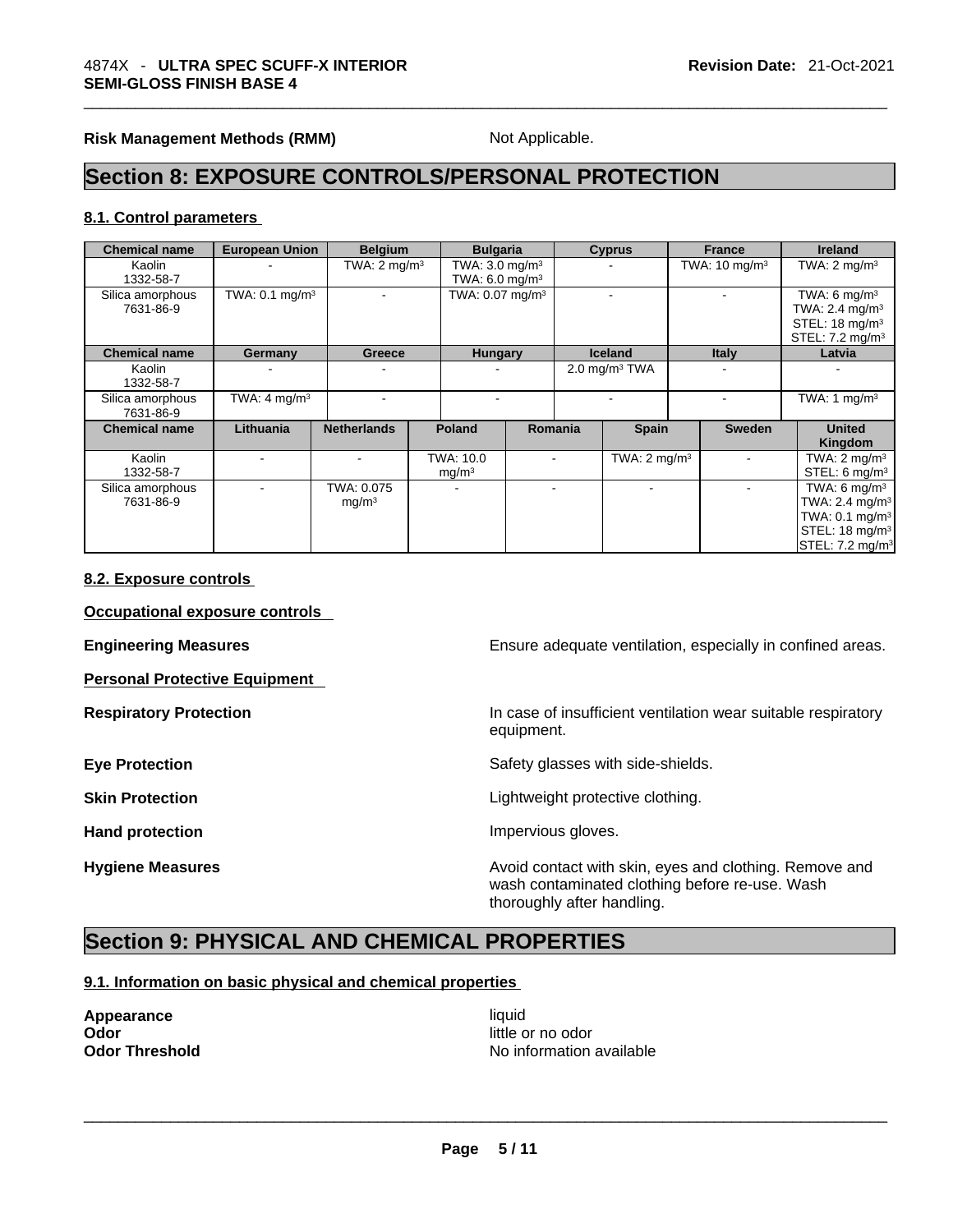| <b>Property</b>                      | Values                   | <b>Remarks/ Method</b> |
|--------------------------------------|--------------------------|------------------------|
| Density (g/L)                        | 1066 - 1114              | None known             |
| <b>Relative Density</b>              | $1.07 - 1.11$            |                        |
| рH                                   | No information available | None known             |
| <b>Viscosity (cps)</b>               | No information available | None known             |
| Solubility(ies)                      | No information available | None known             |
| <b>Water solubility</b>              | No information available | None known             |
| <b>Evaporation Rate</b>              | No information available | None known             |
| Vapor pressure                       | No information available | None known             |
| Vapor density                        | No information available | None known             |
| Wt. % Solids                         | $30 - 40$                | None known             |
| Vol. % Solids                        | $25 - 35$                | None known             |
| Wt. % Volatiles                      | $60 - 70$                | None known             |
| Vol. % Volatiles                     | $65 - 75$                | None known             |
| <b>Boiling Point (°C)</b>            | 100                      | None known             |
| <b>Freezing Point (°C)</b>           | 0                        | None known             |
| Melting Point (°C)                   | No information available | None known             |
| <b>Pour Point</b>                    | No information available | None known             |
| Flash Point (°C)                     | Not applicable           | None known             |
| <b>Flammability (solid, gas)</b>     | No information available | None known             |
| <b>Upper flammability limit:</b>     | No information available | None known             |
| Lower flammability limit:            | No information available | None known             |
| <b>Autoignition Temperature (°C)</b> | No information available | None known             |
| Decomposition Temperature (°C)       | No information available | None known             |
| <b>Partition coefficient</b>         | No information available | None known             |
| <b>Explosive properties</b>          | No information available | None known             |
| <b>Oxidizing Properties</b>          | No information available | None known             |
|                                      |                          |                        |

# **Section 10: STABILITY AND REACTIVITY**

| 10.1. Reactivity<br><b>Reactivity</b>     | Not Applicable.                          |
|-------------------------------------------|------------------------------------------|
| 10.2. Chemical stability                  |                                          |
| <b>Chemical Stability</b>                 | Stable under normal conditions.          |
| 10.3. Possibility of hazardous reactions  |                                          |
| <b>Possibility of hazardous reactions</b> | None under normal conditions of use.     |
| 10.4. Conditions to avoid                 |                                          |
| <b>Conditions to avoid</b>                | Prevent from freezing.                   |
| 10.5. Incompatible materials              |                                          |
| <b>Incompatible Materials</b>             | No materials to be especially mentioned. |
| 10.6. Hazardous decomposition products    |                                          |
| <b>Hazardous Decomposition Products</b>   | None under normal conditions of use.     |
|                                           |                                          |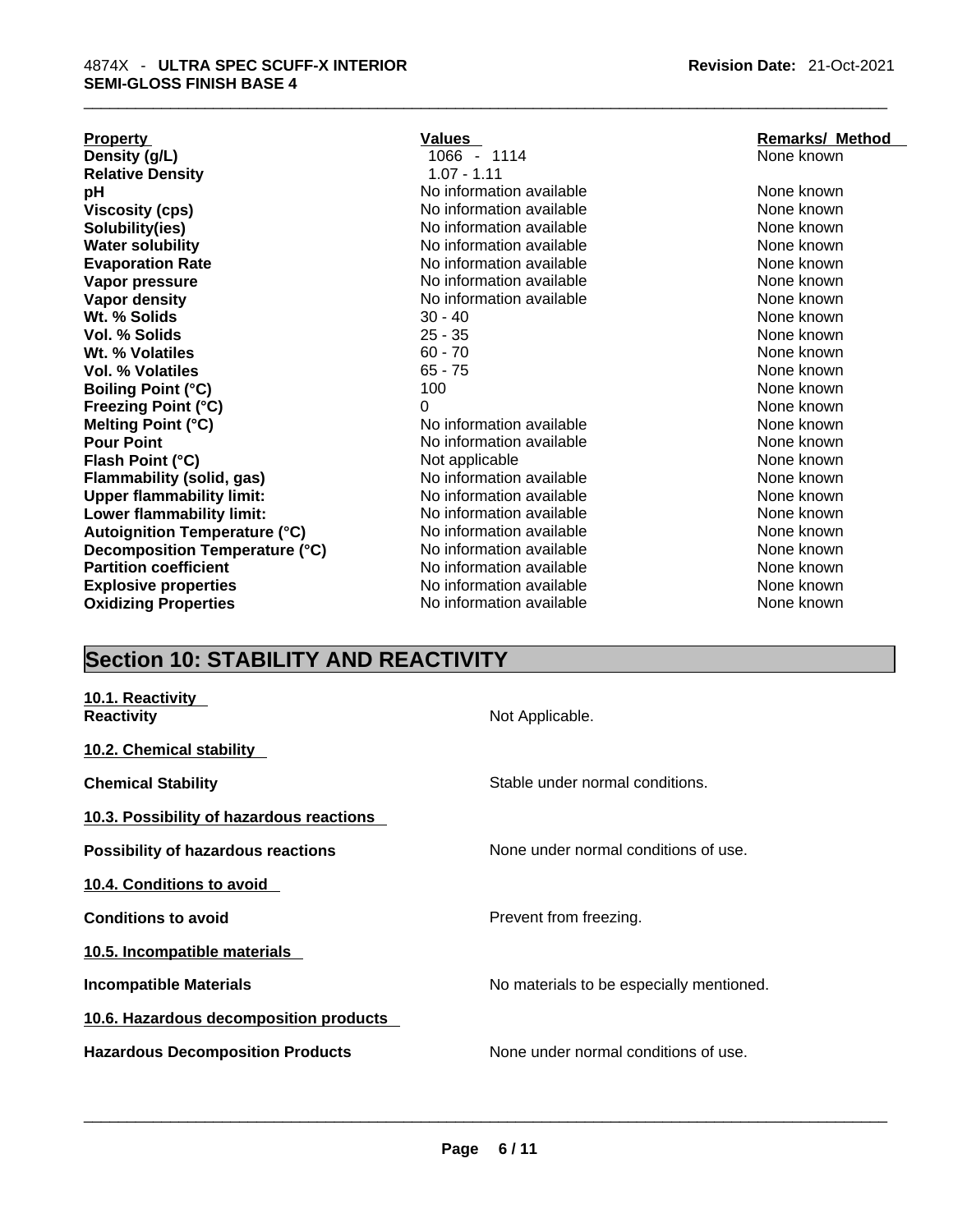# **Section 11: TOXICOLOGICAL INFORMATION**

#### **11.1. Information on toxicological effects**

#### **Product Information**

| <b>Inhalation</b>   | There is no data available for this product.                                                 |
|---------------------|----------------------------------------------------------------------------------------------|
| Eye contact         | There is no data available for this product.                                                 |
| <b>Skin contact</b> | Repeated or prolonged skin contact may cause allergic<br>reactions with susceptible persons. |
| Ingestion           | There is no data available for this product.                                                 |

**Acute Toxicity** 

**The following values are calculated based on chapter 3.1 of the GHS document**

**ATEmix (inhalation-dust/mist)** 341.90 mg/l

#### **Component Information**

| <b>Chemical name</b>                                                                                       | Oral LD50                                                                                 | Dermal LD50                                        | <b>Inhalation LC50</b>                             |
|------------------------------------------------------------------------------------------------------------|-------------------------------------------------------------------------------------------|----------------------------------------------------|----------------------------------------------------|
| Kaolin<br>1332-58-7                                                                                        | $>$ 5000 mg/kg (Rat)                                                                      | $>$ 5000 mg/kg (Rat)                               |                                                    |
| Silica amorphous<br>7631-86-9                                                                              | $= 7900$ mg/kg (Rat)                                                                      | $>$ 2000 mg/kg (Rabbit)                            | $> 2.2$ mg/L (Rat) 1 h                             |
| 1,2-Benzisothiazolin-3-one<br>2634-33-5                                                                    | $= 1020$ mg/kg (Rat)                                                                      | $>$ 2000 mg/kg (Rat)                               |                                                    |
| 2-Methyl-4-isothiazolin-3-one<br>2682-20-4                                                                 | 232 - 249 mg/kg (Rat)<br>$= 120$ mg/kg (Rat)                                              | $= 200$ mg/kg (Rabbit)                             |                                                    |
| 5-Chloro-2-methyl-3(2H)-isothiazolo<br>ne mixture with<br>2-methyl-3(2H)-isothiazolone (3:1)<br>55965-84-9 | $= 53$ mg/kg (Rat)<br>$= 481$ mg/kg (Rat)<br>232 - 249 mg/kg (Rat)<br>$= 120$ mg/kg (Rat) | $= 87.12$ mg/kg (Rabbit)<br>$= 200$ mg/kg (Rabbit) | $= 1.23$ mg/L (Rat) 4 h<br>$= 0.11$ mg/L (Rat) 4 h |

| <b>Skin corrosion/irritation</b> | No information available.            |
|----------------------------------|--------------------------------------|
| Eye damage/irritation            | No information available.            |
| <b>Sensitization</b>             | May cause an allergic skin reaction. |
| <b>Mutagenic Effects</b>         | No information available.            |

#### **Carcinogenic effects**

No ingredient of this product present at levels greater than or equal to 0.1% is identified as probable, possible or confirmed human carcinogen by IARC.

#### **Legend**

IARC - International Agency for Research on Cancer \_\_\_\_\_\_\_\_\_\_\_\_\_\_\_\_\_\_\_\_\_\_\_\_\_\_\_\_\_\_\_\_\_\_\_\_\_\_\_\_\_\_\_\_\_\_\_\_\_\_\_\_\_\_\_\_\_\_\_\_\_\_\_\_\_\_\_\_\_\_\_\_\_\_\_\_\_\_\_\_\_\_\_\_\_\_\_\_\_\_\_\_\_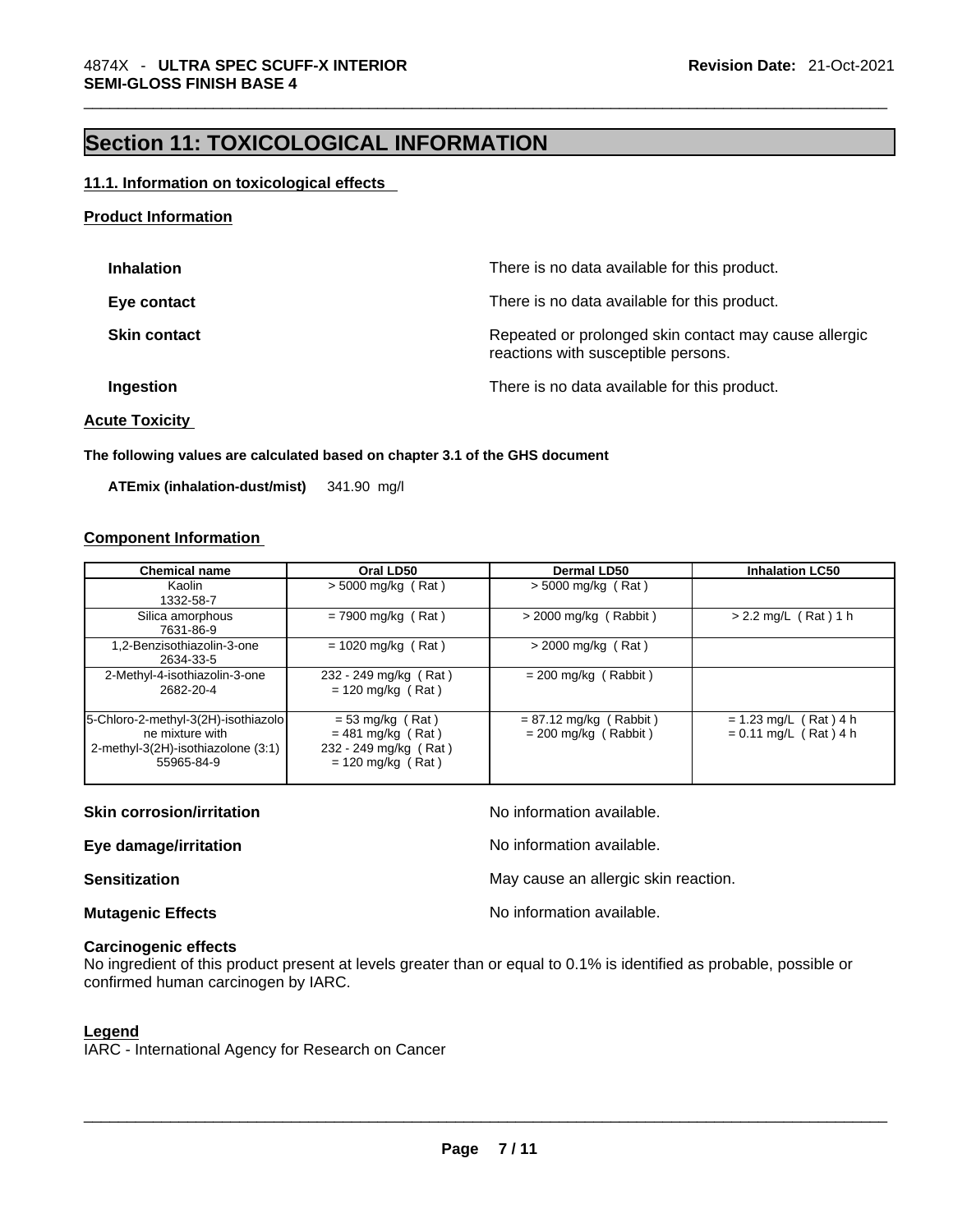#### \_\_\_\_\_\_\_\_\_\_\_\_\_\_\_\_\_\_\_\_\_\_\_\_\_\_\_\_\_\_\_\_\_\_\_\_\_\_\_\_\_\_\_\_\_\_\_\_\_\_\_\_\_\_\_\_\_\_\_\_\_\_\_\_\_\_\_\_\_\_\_\_\_\_\_\_\_\_\_\_\_\_\_\_\_\_\_\_\_\_\_\_\_ 4874X - **ULTRA SPEC SCUFF-X INTERIOR SEMI-GLOSS FINISH BASE 4**

| <b>Reproductive Effects</b>     | No information available. |
|---------------------------------|---------------------------|
| <b>Developmental Effects</b>    | No information available. |
| <b>STOT - single exposure</b>   | No information available. |
| <b>STOT - repeated exposure</b> | No information available. |
| <b>Neurological Effects</b>     | No information available. |
| <b>Target organ effects</b>     | No information available. |
| <b>Symptoms</b>                 | No information available. |
| <b>Aspiration Hazard</b>        | No information available. |

# **Section 12: ECOLOGICAL INFORMATION**

#### **12.1. Toxicity**

The environmental impact of this product has not been fully investigated

| <b>Chemical name</b>                | Algae/aguatic plants             | Fish                    | Crustacea                           |
|-------------------------------------|----------------------------------|-------------------------|-------------------------------------|
| Silica amorphous                    | $EC50: = 440$ mg/L (72h,         | $LC50: =5000mg/L (96h,$ | $EC50: = 7600mg/L (48h,$            |
| 7631-86-9                           | Pseudokirchneriella subcapitata) | Brachydanio rerio)      | Ceriodaphnia dubia)                 |
| 5-Chloro-2-methyl-3(2H)-isothiazolo | EC50: 0.11 - 0.16mg/L (72h,      | $LC50: =1.6$ mg/L (96h, | EC50: $=4.71$ mg/L (48h, Daphnia    |
| ne mixture with                     | Pseudokirchneriella subcapitata) | Oncorhynchus mykiss)    | magna)                              |
| 2-methyl-3(2H)-isothiazolone (3:1)  | EC50: 0.03 - 0.13mg/L (96h,      |                         | EC50: 0.12 - 0.3mg/L (48h, Daphnia) |
| 55965-84-9                          | Pseudokirchneriella subcapitata) |                         | magna)                              |
|                                     |                                  |                         | EC50: 0.71 - 0.99mg/L (48h,         |
|                                     |                                  |                         | Daphnia magna)                      |

#### **12.2. Persistence and degradability**

#### **Persistence / Degradability No information available.**

#### **12.3. Bioaccumulative potential**

**Bioaccumulation** There is no data for this product.

| <b>Chemical name</b>                               | <b>Partition coefficient</b> |
|----------------------------------------------------|------------------------------|
| 1.2-Benzisothiazolin-3-one                         |                              |
| 2634-33-5                                          |                              |
| 5-Chloro-2-methyl-3(2H)-isothiazolone mixture with | $-0.71 - 0.75$               |
| 2-methyl-3(2H)-isothiazolone (3:1)                 |                              |
| 55965-84-9                                         |                              |

#### **12.4. Mobility in soil**

**Mobility in soil Mobility in soil Mobility in soil** 

**Mobility in Environmental Media** Noinformation available.

#### **12.5. Results of PBT and vPvB assessment**

# **PBT and vPvB assessment** No information available. \_\_\_\_\_\_\_\_\_\_\_\_\_\_\_\_\_\_\_\_\_\_\_\_\_\_\_\_\_\_\_\_\_\_\_\_\_\_\_\_\_\_\_\_\_\_\_\_\_\_\_\_\_\_\_\_\_\_\_\_\_\_\_\_\_\_\_\_\_\_\_\_\_\_\_\_\_\_\_\_\_\_\_\_\_\_\_\_\_\_\_\_\_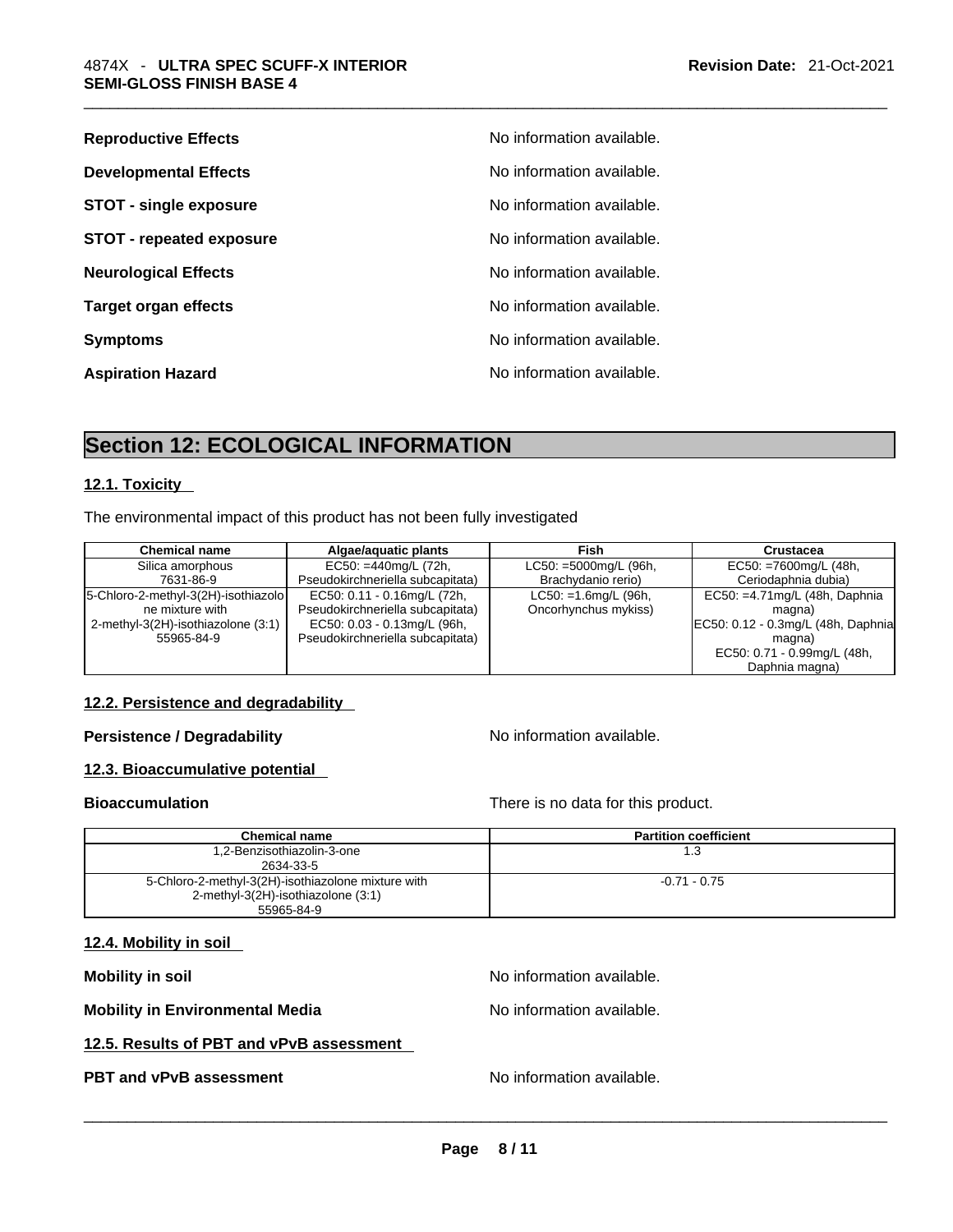| Chemical name                                                                            | <b>PBT and vPvB assessment</b>                 |
|------------------------------------------------------------------------------------------|------------------------------------------------|
| Silica amorphous<br>7631-86-9                                                            | The substance is not PBT / vPvB PBT assessment |
|                                                                                          | does not apply                                 |
| 1,2-Benzisothiazolin-3-one<br>2634-33-5                                                  | The substance is not PBT / vPvB                |
| 2-Methyl-4-isothiazolin-3-one<br>2682-20-4                                               | The substance is not PBT / vPvB                |
| 5-Chloro-2-methyl-3(2H)-isothiazolone mixture with 2-methyl-3(2H)-isothiazolone<br>(3:1) | The substance is not PBT / vPvB                |
| 55965-84-9                                                                               |                                                |

#### **12.6. Other adverse effects**

**Other adverse effects No information available No information available** 

# **Section 13: DISPOSAL CONSIDERATIONS**

**13.1. Waste treatment methods** 

**EWC waste disposal No** Noinformation available

**Waste from Residues/Unused Products** Dispose of in accordance with the European Directives on waste and hazardous waste.

**Contaminated Packaging Empty containers should be taken for local recycling,** recovery or waste disposal.

**Other Information** Waste codes should be assigned by the user based on the application for which the product was used.

# **Section 14: TRANSPORT INFORMATION**

| <b>IMDG</b> | Not regulated |
|-------------|---------------|
| RID         | Not regulated |
| <b>ADR</b>  | Not regulated |
| <b>ADN</b>  | Not regulated |
| <b>IATA</b> | Not regulated |

# **Section 15: REGULATORY INFORMATION**

**15.1. Safety, health and environmental regulations/legislation specific for the substance or mixture**

#### **Occupational Illnesses (R-463-3, France)**

| Chem<br>name<br>$\overline{\phantom{a}}$<br>шса | $r \sim r$<br>number<br>тепс |
|-------------------------------------------------|------------------------------|
| Silica                                          | $-$                          |
| $\sim$                                          | nr                           |
| - - - - .                                       | ںے                           |
| amorphous                                       | ╰                            |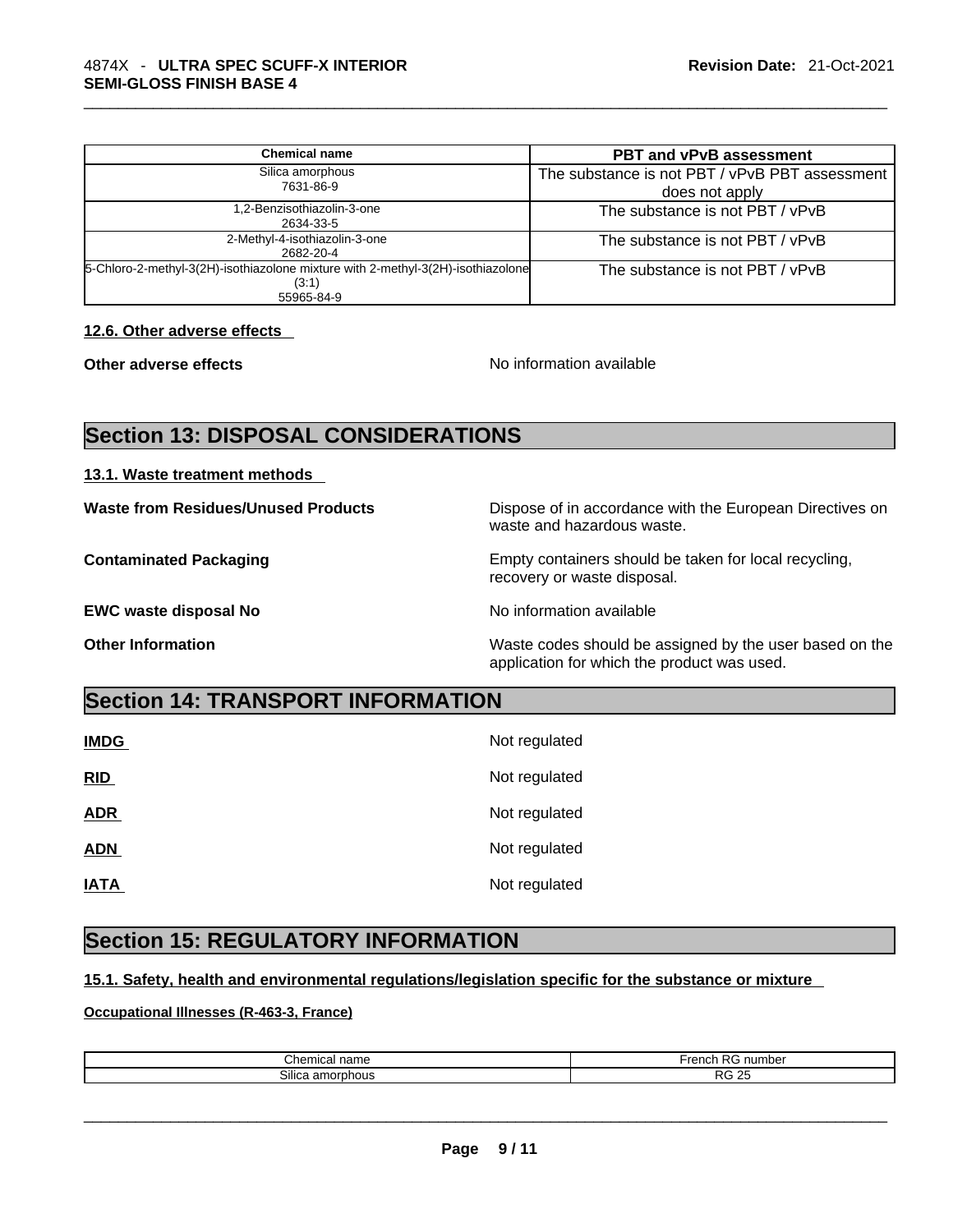| 7631-86-9                                                                                                   |                      |
|-------------------------------------------------------------------------------------------------------------|----------------------|
| $\sim$<br>-<br>.2-Benzisothiazolin-3-one<br>$\overline{\phantom{a}}$<br>__<br>$\Omega$<br>2634-<br>.<br>ູບບ | <b>RG 65</b><br>____ |

#### **European Union**

Take note of Directive 98/24/EC on the protection of the health and safety of workers from the risks related to chemical agents at work

#### **International Inventories**

| <b>AICS - Australian AIIC Inventory</b>                  | No - Not all of the components are listed. |
|----------------------------------------------------------|--------------------------------------------|
| <b>DSL: Canada</b>                                       | No - Not all of the components are listed. |
|                                                          | One or more component is listed on NDSL.   |
| <b>EINECS: European Union Inventory of Existing</b>      | No - Not all of the components are listed. |
| <b>Substances</b>                                        |                                            |
| <b>ENCS</b> - Japan Existing and New Chemical Substances | No - Not all of the components are listed. |
| <b>IECSC - China Inventory of Existing Substances</b>    | No - Not all of the components are listed. |
| <b>KECL Korea Existing Chemicals Inventory (Annex 1)</b> | No - Not all of the components are listed. |
| <b>PICCS Philippines Inventory of Chemicals and</b>      | No - Not all of the components are listed. |
| <b>Chemical Substances</b>                               |                                            |
| <b>TSCA: United States</b>                               | Yes - All components are listed or exempt. |
| Legend                                                   |                                            |

**AICS** - Australian Inventory of Chemical Substances

**DSL/NDSL** - Canadian Domestic Substances List/Non-Domestic Substances List

**IECSC** - China Inventory of Existing Chemical Substances

 **EINECS/ELINCS** - European Inventory of Existing Chemical Substances/European List of Notified Chemical Substances

**ENCS** - Japan Existing and New Chemical Substances

**KECL** - Korean Existing and Evaluated Chemical Substances

**PICCS** - Philippines Inventory of Chemicals and Chemical Substances

**TSCA** - United States Toxic Substances Control Act Section 8(b) Inventory

#### **15.2. Chemical safety assessment**

**Chemical Safety Report Chemical Safety Report No information available** 

**Section 16: OTHER INFORMATION** 

#### **Full text of H-Statements referred to under section 3**

- H301 Toxic if swallowed
- H302 Harmful if swallowed
- H310 Fatal in contact with skin
- H311 Toxic in contact with skin
- H314 Causes severe skin burns and eye damage
- H315 Causes skin irritation
- H317 May cause an allergic skin reaction
- H318 Causes serious eye damage
- H330 Fatal if inhaled
- H331 Toxic if inhaled
- H400 Very toxic to aquatic life
- H410 Very toxic to aquatic life with long lasting effects
- H411 Toxic to aquatic life with long lasting effects

**Classification procedure:** Expert judgment and weight of evidence determination